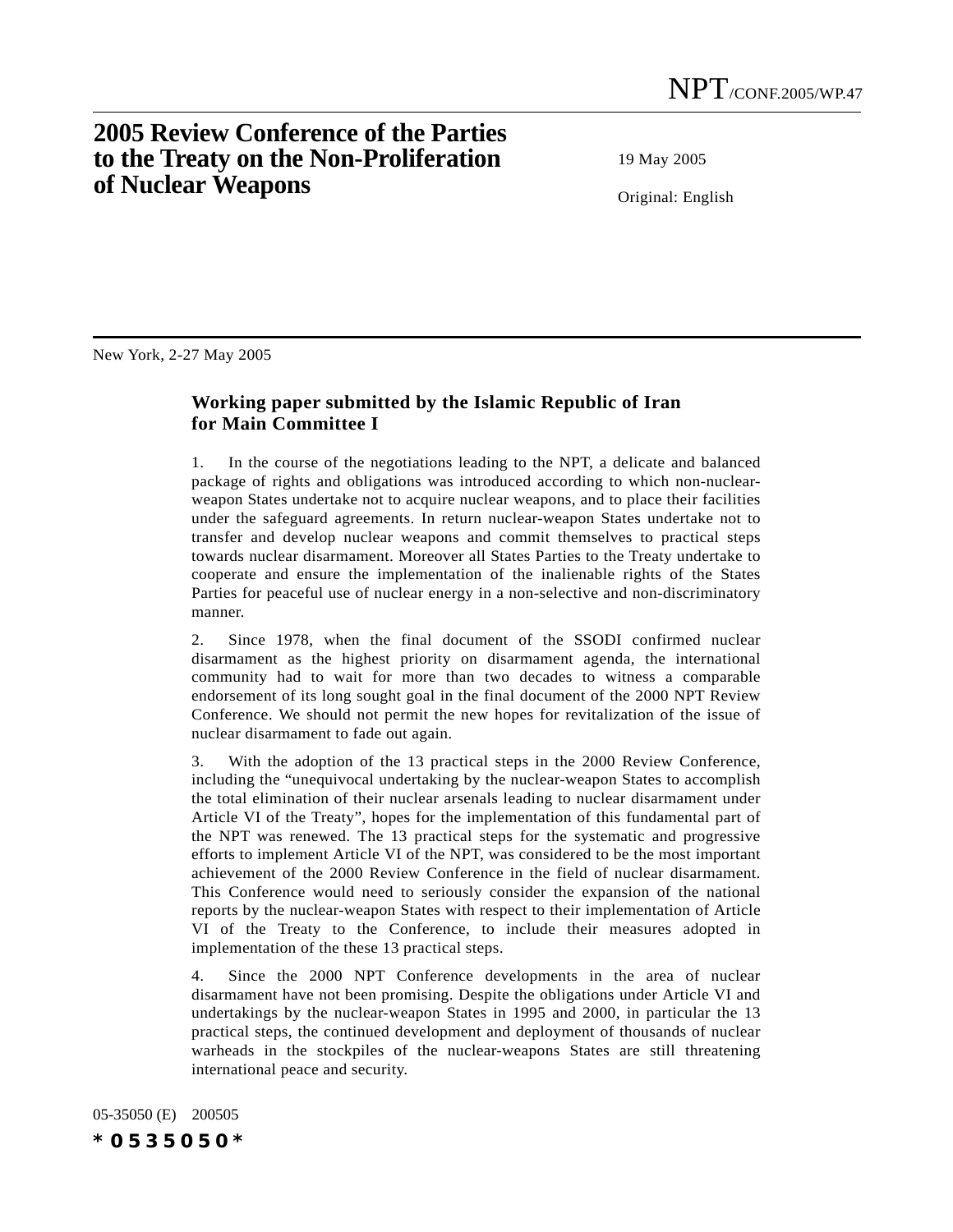5. The non-entry into force of START II agreement, the reluctance to pursue the START III negotiations and abrogation of the ABM Treaty are among the serious set backs to the implementation of 13 practical steps. The international community has noted the signature of the Moscow Treaty on Strategic Offensive Reduction in 2002. However, reductions as stipulated in this treaty are far below the international expectations for real steps towards total elimination of nuclear weapons. Moscow Treaty does not go beyond de-commissioning of nuclear weapons and Parties do not have any obligation to destroy their nuclear weapons. No verification mechanism is also envisaged. It, therefore, does not take into account the principles of "increased transparency", "diminishing role for nuclear weapons" and "irreversibility" which were agreed by the nuclear-weapon States in the 2000 NPT Conference.

6. During the 2000 Review Conference, the nuclear-weapon States committed themselves to "the further reduction of non-strategic nuclear weapons, based on unilateral initiatives and as integral part of the arms reduction and disarmament process". In spite of that, no practical steps have been taken to reduce tactical nuclear weapons by the nuclear-weapon States.

7. The adoption of the Nuclear Posture Review by some nuclear-weapon State, provides for the development of new types of nuclear weapons, possible use or threat of use of nuclear weapons against non-nuclear-weapon States and targeting nuclear weapons against non-nuclear weapons States Parties to the Treaty, in contravention with the assurances given by the nuclear-weapon States at the time of the conclusion of the NPT and its indefinite extension. My delegation intends to address this issue as well as the general question of "security assurances" in its proper stage allocated to the issue in the Conference.

8. At the earlier stage, the questions raised over the new posture review were simply refuted as being based on an unofficial paper reports. Yet today in spite of allocation of hundreds of millions of dollars to projects aimed at developing mininuclear weapons or the so-called bunker busters, they are claimed to be simple research programmes. This Conference has an urgent task to alleviate the concerns of non-nuclear-weapon States over the development of new nuclear weapons and should consider a decision on prohibition of development and production of any new nuclear weapons, particularly mini-nukes as well as a ban on construction of any new facility for the development and production of nuclear weapons.

9. Moreover, real concerns of the international community over vertical proliferation of nuclear weapons transfer and deployment of nuclear weapons in territories of non-nuclear-weapon States, lowering the threshold of resort to nuclear weapons and the danger of using such inhumane weapons in conventional conflicts and against non-nuclear-weapon States parties to the NPT, remains unabated.

10. In accordance with Article I of the NPT "Each nuclear-weapon State to the Treaty undertakes not to transfer to any recipient whatsoever nuclear weapons or other nuclear explosive devices or control over such weapons or explosive devices directly or indirectly". Contrary to this obligation hundreds of nuclear weapons have been and are still deployed in other countries and air forces of non-nuclear-weapon States train delivery of these weapons under the cover of military alliances. In the same context, the nuclear sharing between nuclear-weapon States and non-nuclearweapon States is also a grave source of concern for NPT parties. The nuclearweapon States should comply with their obligations under Article I by refraining